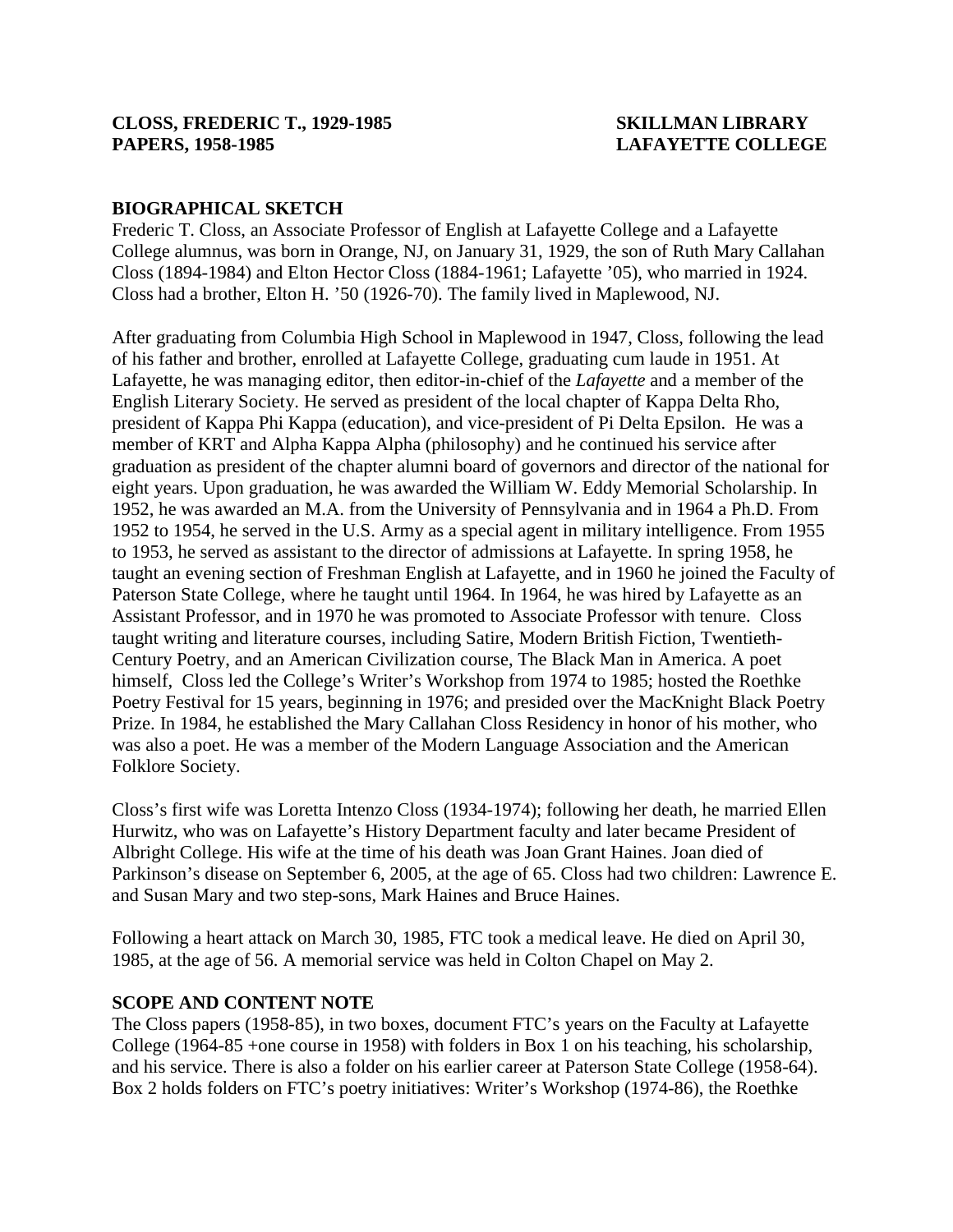Poetry Festival (1976-85), and the MacKnight Black Poetry Contest (begun in 1979). There are also miscellaneous poetry and personal folders. Included at the end of this Finding Aid is a list of poets featured at each of the Roethke Poetry Festivals.

The Closs Papers were acquired by former College Archivist, Albert Gendebien, after Closs'death in 1985.

# **INVENTORY**

## **Box 1**

Teaching

- 1 English 1, Ideas and Expression, Spring 1958 (prior to his hiring as a fulltime Faculty member in 1964)
- 2 English 1: Syllabi and Exams, 1964-84
- 3 English 1: Course Materials
- 4 English 1: Anthology of Student Papers, 1978
- 5 English 2, Satire: Syllabi and Exams, 1963-84
- 6 English 2: Course Materials
- 7 English 2: Student Papers
- 8 English 2, Fiction: Student Papers, 1984
- 9 English 4: Course Materials
- 10 English 5, The Literary Tradition/Literary Form and Meaning: Syllabi and Exams, 1964- 84
- 11 English 5, Course Materials
- 12 English 5, Student Papers
- 13 English 6, The Literary Tradition/Literary Form and Meaning: Syllabi and Exams, 1965- 83
- 14 English 6: Reserve Readings
- 15 English 6: Course Materials
- 16 English 6: Student Papers
- 17 English 9, Advanced Writing
- 18 English 9: Course Materials
- 19 English 9: Student Papers
- 20 English 10, Advanced Writing: Student Papers 1982
- 21 English 20, Satire and the Absurd, 1984
- 22 English 34, Modern British Fiction: Syllabi and Exams, 1967-77
- 23 English 34: Course Materials
- 24 English 34: Student Papers, 1967
- 25 English 35, Twentieth-Century Poetry: Syllabi and Exams, 1970-84
- 26 English 35: Course Materials
- 27 English 35: Student Papers, 1977, 1980, 1982
- 28 English 50, Hemingway/Faulkner: Student Discussion Notes, Course Materials, 1979
- 29 English 65-66, Junior Seminar, 1968-69, 1971-72, 1975-76
- 30 English 67-68, Honors
- 31 English 67-68, Student Papers, 1971
- 32 English 70, Satire, 1973-74
- 33 English 70: Student Papers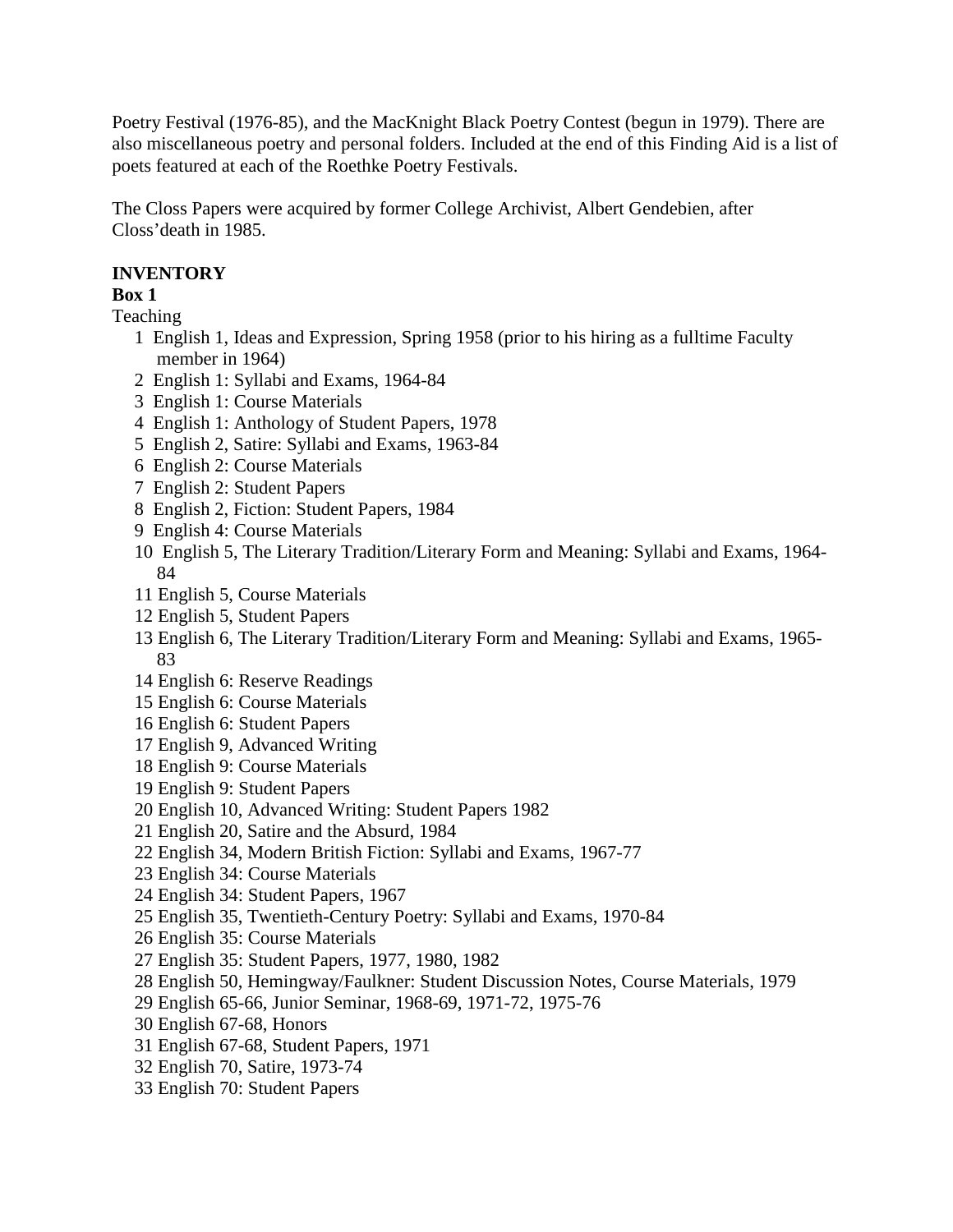34 American Civilization 67, The Black Man in America: Discussion Notes, 1969, 1970

35 Independent Study: Student Papers, 1981

36 Modern American Song: Proposed 1983 (not taught)

37 Book Orders

38 Miscellaneous Course Materials

39 English/Education Major, 1970-84

40 Paterson State College, 1958-64

Scholarship

41 *Selected Poems of MacKnight Black*, 1971

42 Miscellaneous Scholarship, including review of Jay Parini, *Theodore Roethke*

43 Semiotics Discussion Group, 1979

44 Mellon Grant, 1979

Service

45 Miscellaneous Service

## **Box 2**

Writer's Workshop

- 1 1974
- 2 Student Writing, 1974
- 3 1975
- 4 Student Writing, 1975
- 5 1976
- 6 Student Writing, 1976
- 7 1977
- 8 Student Writing, 1977
- 9 1978
- 10 Student Writing, 1978
- 11 1980
- 12 Student Writing, 1980
- 13 1981
- 14 Student Writing, 1981
- 15 1982
- 16 Student Writing, 1982
- 17 1983
- 18 Student Writing, 1983
- 19 1984
- 20 Student Writing, 1984
- 21 1985
- 22 Student Writing, 1985
- 23 Undated Student Writing (some may be from courses)
- 24 Undated Student Writing (some may be from courses)
- 25 Undated Student Writing (some may be from courses)
- 26 Undated Student Writing (some may be from courses)
- 27 Mailing Lists, Miscellaneous
- Roethke Poetry Festival\*